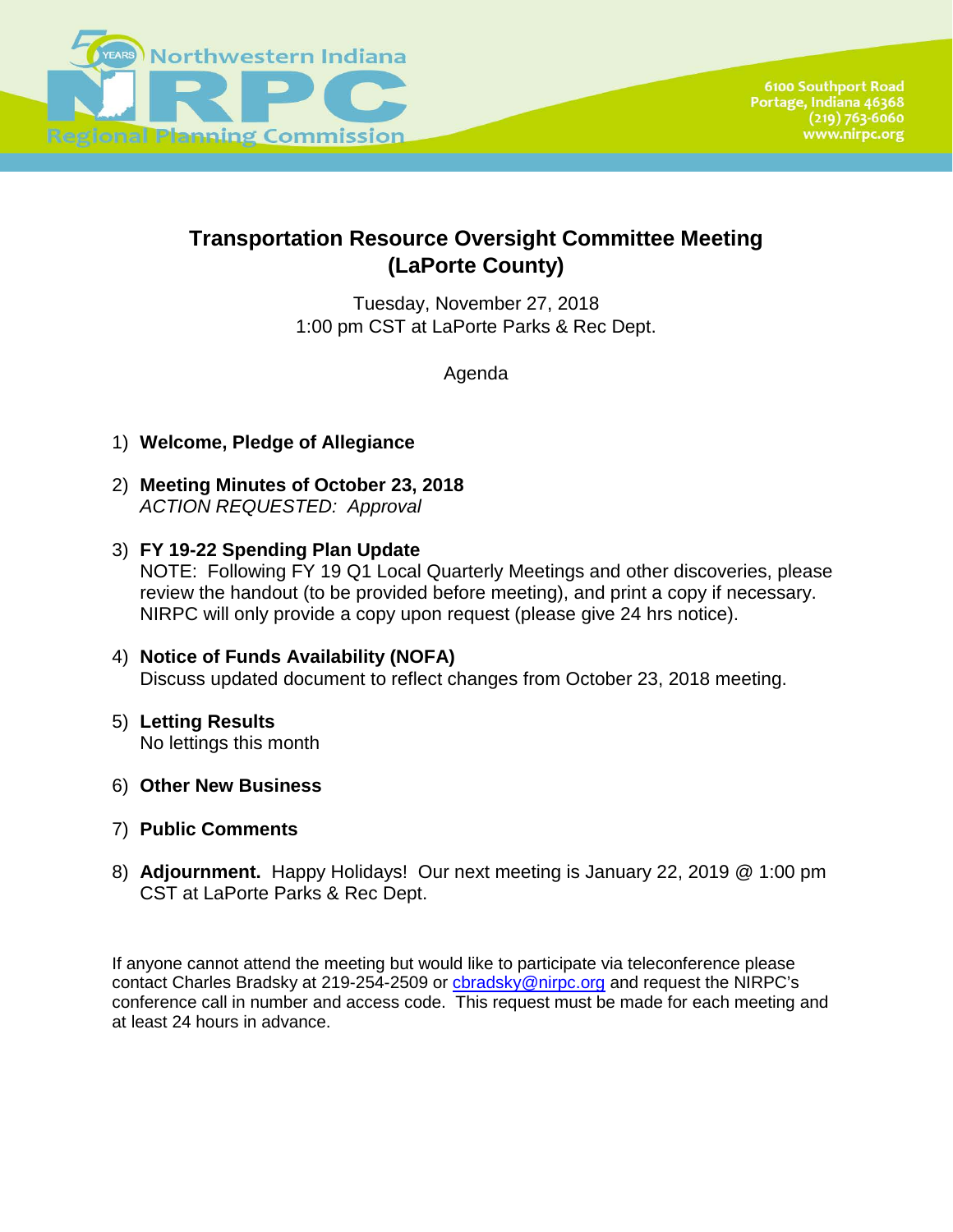## **Transportation Resource & Oversight Committee LaPorte County** October 23, 2018 **MINUTES**

In attendance were Mitchell Bishop (LaPorte County), Jay Sullivan (LaPorte County), Tom MacLennan (LaPorte Transporte), Nick Minich (City of La Porte), Kelly Wenger (NICTD) and Skyler York (Michigan City). NIRPC staff included Charles Bradsky and Candice Eklund.

Charles Bradsky called the meeting to order at 1:02 p.m. with the Pledge of Allegiance.

### **Approval of Minutes**

There was a change noted for the September 18, 2018 meeting minutes. The correction was a request to change the verbiage from Sarah Ford to INDOT Representative under the 'Other New Business' section. The minutes of the September 18, 2018 meeting were approved as corrected on motion by Mitchell Bishop and second by Jay Sullivan.

### **FY 19-22 Spending Plan**

Charles Bradsky discussed the spending plan and stated the total available funds remaining for FY 2019 are \$291,743. Nick Minich may be requesting an additional \$20,000 for DES #1401028, Chessie Trail I, due to a line item change by the INDOT central office Contracts Division. The city states that, without approval, there was a change from a bundle of three conduits to a single, larger conduit. This change hinders the city's ability to install fiber optic cable. Nick will inquire with the state to participate with state funding to help absorb the additional cost since this was their fault. If not, he will contact Charles to create a change order for FY 2019 funding.

Mitch Bishop requested an additional \$150,675.20 for PE funding on DES #1801831, Lincoln Trail Extension in LaPorte County. On motion by Nick Minich and second by Mitch Bishop, the committee approved the additional funding.

### **RTIP is Live**

Charles Bradsky discussed the new RTIP being accessible by phone or laptop, by entering the search criteria, "RTIP". Charles informed the committee that if they are wanting to make any changes, a letting change or request additional funding, they will now make the change in RTIP and send him an email. Charles will then be able to approve the request so it can be reflected in the TIP. Beginning July 1, 2018, the TIP was listed in spreadsheet form, is only for historical reference, and the RTIP will be used to reference everything going forward. Charles encouraged the group to refer to the tutorial included in the meeting packet and is also available on NIRPC's website at: https://rtip.nirpc.org/secure/login.asp

#### **Other New Business**

Charles Bradsky discussed the Local Quarterly Meeting schedule with the committee. Charles will send invitations for the meetings on October 24, 2018. The meetings will be held on October 31, November 2 and November 7, 2018 at the NIRPC offices.

#### **Public Comments**

There were no public comments.

### **Adjournment**

There being no further business, the meeting adjourned at 1:45 pm. The next meeting is scheduled for November 27, 2018 at 1:00 pm.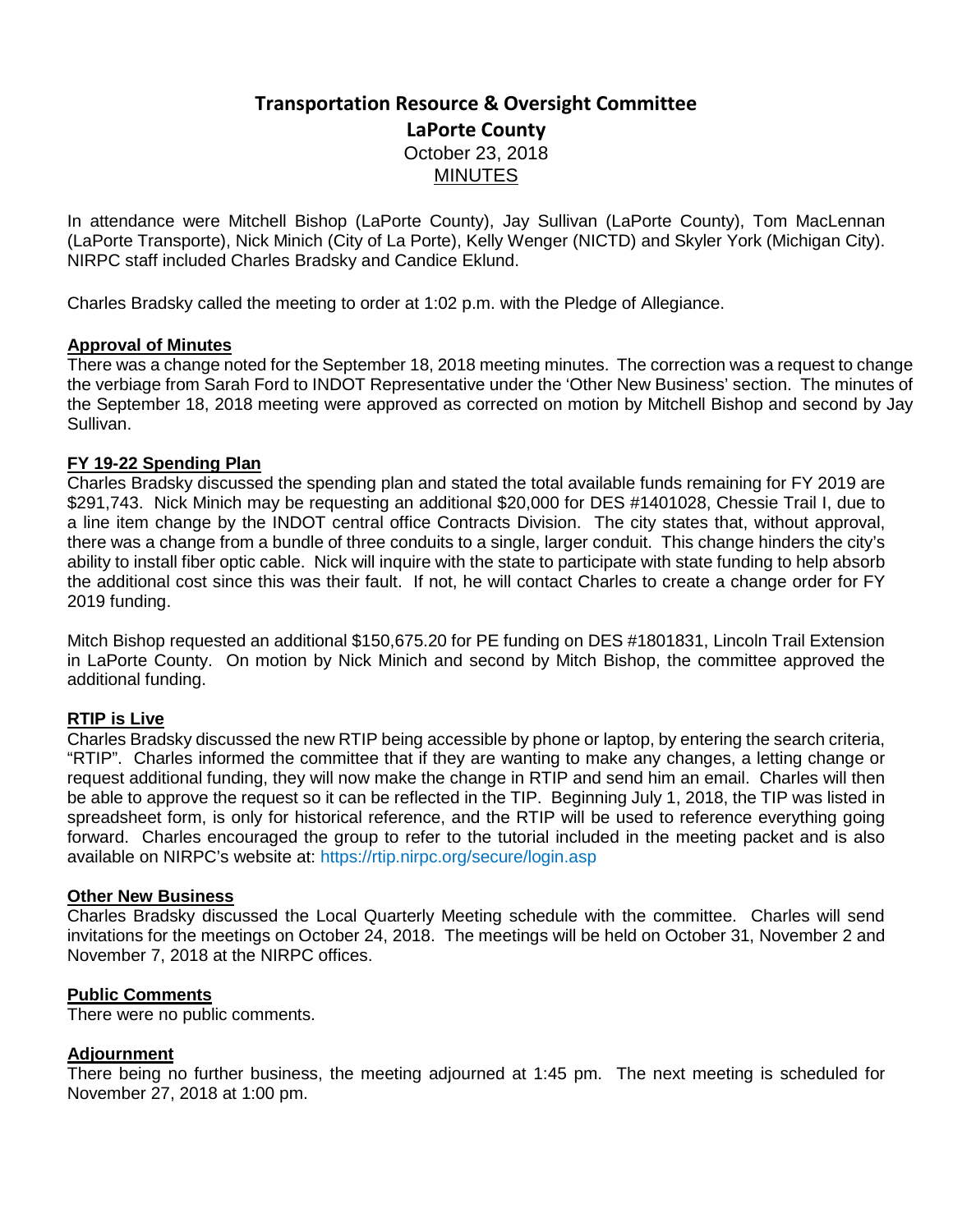Northwestern Indiana Regional Planning Commission<br>MPO funds only - 2018-2021 LPA highway projects: Michigan City UZA<br>*Includes all amendment changes & proposed amendment #10 changes* 

< last updated

| $Q$ Des#          | Sponsor                   | Route                           | Work Type                                              | Location                                                                                | nciudes all amendment changes & proposed amendment #10 changes<br>Letting<br>Date | Federal<br><b>Fund Type</b>                            | Year                   | Phase     | In TIP or SPMS<br>Only |                     |           |                                                                             | <b>IP 2019</b>          |          |                        |  | Actual     | Obligated 2019 | P 2020    |             |            | TIP 2021  |             |  |           |
|-------------------|---------------------------|---------------------------------|--------------------------------------------------------|-----------------------------------------------------------------------------------------|-----------------------------------------------------------------------------------|--------------------------------------------------------|------------------------|-----------|------------------------|---------------------|-----------|-----------------------------------------------------------------------------|-------------------------|----------|------------------------|--|------------|----------------|-----------|-------------|------------|-----------|-------------|--|-----------|
|                   |                           |                                 |                                                        |                                                                                         |                                                                                   |                                                        |                        |           |                        |                     |           |                                                                             | <b>STBG</b>             |          |                        |  | <b>TA</b>  |                |           | <b>STBG</b> | <b>MAG</b> | TAP/TE-TA | <b>STBG</b> |  | <b>TA</b> |
| 1401028           | LaPorte                   |                                 | Chessie Trail Bicycle &<br>Pedestrian<br>Facilities    | rom Truesdell Ave NW<br>to East Shore Pkwy at<br>Pine Lake Ave                          | 5/10/2018                                                                         |                                                        | 2018                   | 1_PE      | \$ 14,821              | 1_Zero<br>Obligated |           | Added March 2018<br><b>TROC</b>                                             |                         |          | \$14.821               |  |            |                | \$ 14,821 |             |            |           |             |  |           |
| 1401028           | LaPorte                   |                                 | Chessie Trail Bicycle &<br>edestrian<br>acilities      | rom Truesdell Ave NW 5/10/2018<br>to East Shore Pkwy at<br>line Lake Ave                |                                                                                   |                                                        | 2018 2_RW              |           | 16,636<br>$\mathbf{S}$ | 1_Zero<br>Obligated |           | AM April 18: Added<br>to cover extra costs<br>April TROC                    |                         |          | $\mathbf{s}$<br>16,636 |  |            | $\mathbf{s}$   | 16,636    |             |            |           |             |  |           |
| 1382219           | LaPorte<br>County         |                                 | Johnson Rd Intersection<br>improv. With new<br>signals | Johnson Rd Int Imp @<br>CR 400 North (Keiffer<br>Ref)                                   | 3/6/2019                                                                          | <b>SG II Mich</b><br>tv UZA                            | 2019 2_RW              |           | 19,056                 | $2$ LOW<br>Schedule | JK        | Q3LQR- CN est<br>\$1,100,020 (\$890,000<br>fed) CE \$150,000<br>(S110,000)  | s.                      | 19,056   |                        |  |            |                | 19,056    |             |            |           |             |  |           |
| 1601868           | LaPorte<br>County         | KIP                             | Signs, Other                                           | at entrance & within<br>Gingsbury Industrial<br>Park                                    | 4/11/2018                                                                         | BG II Mich 2018 2_RW<br>ty UZA                         |                        |           | \$28,528               | 1_Zero<br>Obligated | l ik      | Added March 2018<br><b>TROC</b>                                             | s.<br>28,528            |          |                        |  |            | $\mathbf{S}$   | 28,528    |             |            |           |             |  |           |
| 0301165           | Michigan<br>City          | Singing<br>ands Trail I<br>(MC) | Bike/Pedestrian<br>acilities                           | Michigan City - Singing<br>Sands Lighthouse Trail<br>Phase 1, Porter Co to<br>MC.       | 6/2019                                                                            | STBG II Mich 2019 3_CN<br>ity UZA                      |                        |           | 84.729                 | 3_Med<br>ichedule   |           | STG 3 est-CN<br>\$2,463,276(\$1,970,621<br>Fed): CE \$343,675<br>(S274.940) | S                       | 84 7 7 9 |                        |  |            |                |           |             |            |           |             |  |           |
| 1702262           | LaPorte                   |                                 | Sign Inventory                                         | City-wide (all sign                                                                     |                                                                                   | <b>PYB</b><br>Michigan<br>City UZA<br><b>3G II Mit</b> | 2018 1_PE              |           | \$ 41,271              |                     | JK        |                                                                             | S                       | 41,271   |                        |  |            |                |           |             |            |           |             |  |           |
| 1500422           | LaPorte                   | Sidewalks                       | Bicycle &                                              | types)<br>SRTS near Handley                                                             | 6/2019                                                                            | ity UZA<br>WA TAP                                      | 2019 3_CN              |           | \$74,400               | 3-Med               | JK        | Decreased \$26,699                                                          | s.                      | 74,400   |                        |  |            |                |           |             |            |           |             |  |           |
|                   |                           |                                 | Pedestrian<br>Facilities                               | <b>Elementary School.</b>                                                               |                                                                                   | aPorte)                                                |                        |           | \$ 194,020             | Schedule            |           | and moved to 2019<br>TC\$242.525/<br>Fed\$194.020/ Non-<br>fed\$48.505      |                         |          |                        |  | \$ 194,020 |                |           |             |            |           |             |  |           |
| 1382219           | LaPorte<br>County         | Johnson Rd                      | Intersection<br>mprov. With new<br>signals             | Johnson Rd Int Imp @<br>CR 400 North (Keiffer<br>(b9                                    | 6/2019                                                                            | PYB<br>Michigan<br>City UZA                            |                        | 2019 3_CN | \$7,000,000            | 2_Low<br>ichedule   |           | Q3LQR- CN est<br>\$1,100,020 (\$890,000<br>fed) CE \$150,000<br>(S110,000)  | \$1,000,000             |          |                        |  |            |                |           |             |            |           |             |  |           |
| 1601868           | LaPorte<br>County         | KIP                             | Signs, Other                                           | at entrance & within<br>Kingsbury Industrial<br>Park                                    | /6/2019                                                                           | aty UZA                                                |                        | 2019 3_CN | \$ 149,600             | 3-Med<br>Schedule   | <b>JK</b> | move to March 2019                                                          | \$149,600               |          |                        |  |            |                |           |             |            |           |             |  |           |
| 1172288           | LaPorte                   |                                 | US 35 bridge Bike/Pedestrian<br>Enhancements           | US 35 over RR north of<br>US 2/Lincolnway                                               |                                                                                   | BG II Mich 2019 3_CN<br>ity UZA                        |                        |           | \$212,000              | 2_Low               | <b>JK</b> | Tied to INDOT project                                                       | \$ 212,000              |          |                        |  |            |                |           |             |            |           |             |  |           |
| Pending           | Transporte                | Propane                         | Fuel Purchase/<br>Operating<br>Expense                 | N/A                                                                                     | N/A                                                                               |                                                        | 2019                   |           | \$20,000               |                     |           | How much \$\$ ??<br>(\$20K is a<br>placeholder)                             |                         |          | $S = 20,000$           |  |            |                |           |             |            |           |             |  |           |
| 1382604           | LaPorte<br>County         |                                 | Lincoln Trail Bicycle &<br>Pedestrian<br>acilities     | From US 421 W to<br>Existing Lincoln Trail<br>AND Sidewalks within<br>fown of Westville | 3/14/2018                                                                         | BG II Mich 2019 1_PE<br>ity UZA                        |                        |           | \$ 150,000             |                     | $-116$    | Additional \$142,280                                                        | $S = 150,000$           |          |                        |  |            |                |           |             |            |           |             |  |           |
| 1700756           | LaPorte                   | Sidewalks                       | Bike/Pedestrian<br>acilities                           | Construct Sidewalks at<br>arious locations in<br>City of LaPorte.                       | 9/11/2019                                                                         | <b>BG II Mich</b><br>ity UZA                           | 2020 3_CN              |           | \$120,000              | $2$ _LOW            | JK        |                                                                             | \$ 120,000              |          |                        |  |            |                |           |             |            |           |             |  |           |
| 1700758<br>ending | LaPorte<br>LaPorte        | local street<br>Planning        | Road Preventive<br>Maintenance                         | At various locations in<br>City of LaPorte.<br>Asset Management                         | 9/25/2019                                                                         | <b>BG II Mich</b><br>ty UZA.<br><b>BG II Mich</b>      | 2020 3_CN<br>2019 7_PL |           | \$ 260,000             | 2_Low<br>2_Low      | JK.<br>JK |                                                                             | \$ 260,000              |          |                        |  |            |                |           |             |            |           |             |  |           |
| ending            | Michigan                  | roject<br>Planning              |                                                        | nventory Plan<br>Asset Management                                                       |                                                                                   | <b>NTITA</b><br>BG II Mich 2019 7_PL<br>ty UZA         |                        |           | 74,400<br>s.           | 2_Low               | <b>JK</b> |                                                                             | S<br>74,400             |          |                        |  |            |                |           |             |            |           |             |  |           |
| 1601922           | City<br>LaCrosse          | roject<br>Sidewalks             | Bike/Pedestrian<br>acilities                           | nventory Plan<br>Construct Sidewalks at<br>arious locations in                          | 6/2019                                                                            | BG II Mich 2019 3_CN<br>ity UZA                        |                        |           | 73,100<br>\$ 100,000   | 2_Low               | JE        | Increase Award<br>\$20,000 TC\$125,000/                                     | \$ 73,100<br>\$ 100,000 |          |                        |  |            |                |           |             |            |           |             |  |           |
|                   | 1801831 LaPorte<br>County | Extension                       | Lincoln Trail Bike/Pedestrian<br>Facilities            | City of LaCrosse.<br>US 421/SR 2 to South 5/5/2022<br>entrance to PNW                   |                                                                                   | <b>BG II Mich 2019 1 PE</b><br>IV UZA                  |                        |           | \$ 304,000             | 2 Low               | JK        | Fed\$100,000/ Non-<br>aziese non                                            | \$ 304,000              |          |                        |  |            |                |           |             |            |           |             |  |           |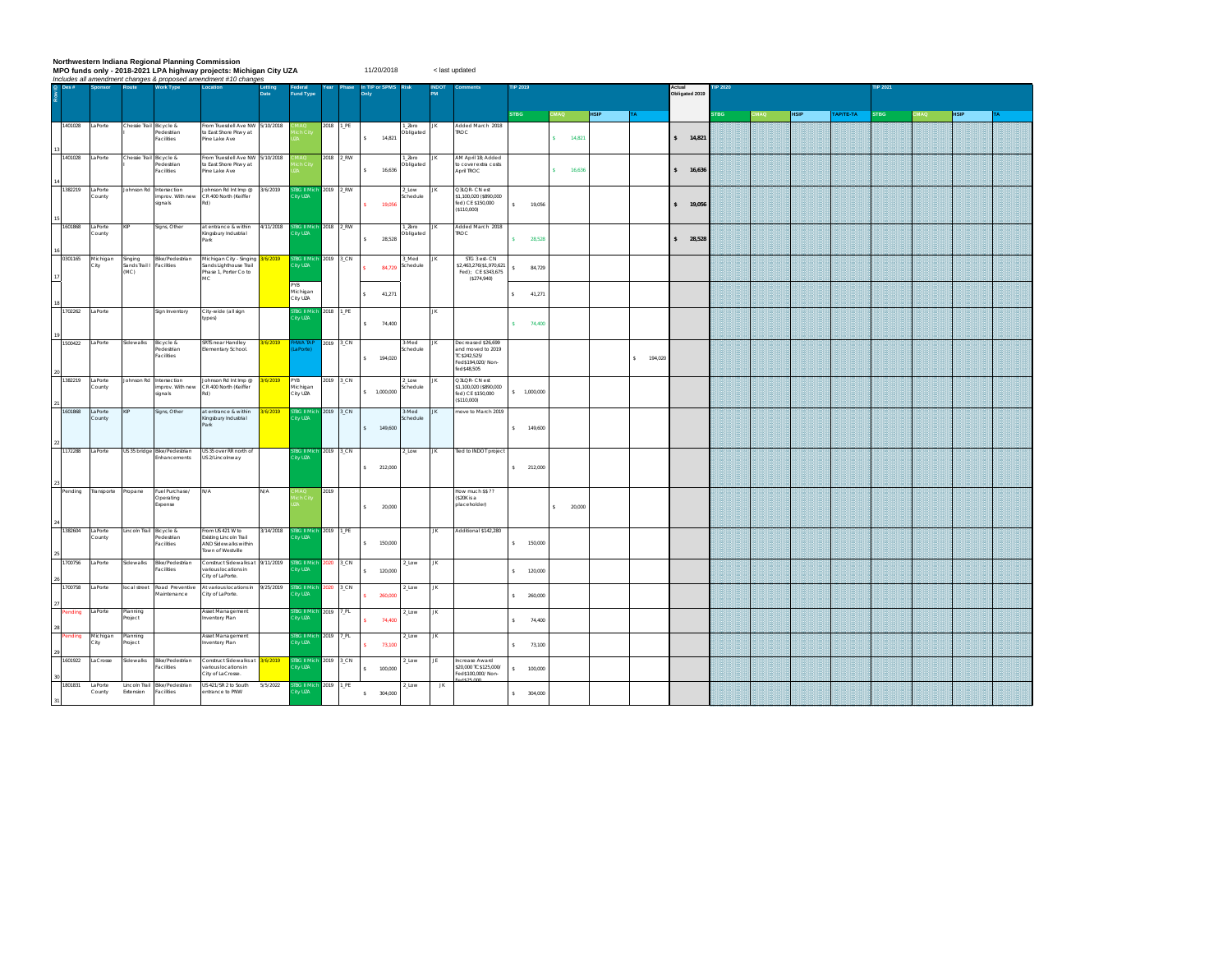Northwestern Indiana Regional Planning Commission<br>MPO funds only - 2018-2021 LPA highway projects: Michigan City UZA<br>*Includes all amendment changes & proposed amendment #10 changes* 

< last updated

|  | $Q$ Des # |                                         | Route                                            | <b>Work Type</b>                           | Includes all amendment changes & proposed amendment #10 changes<br><b>Location</b>               | Lettin<br>Date                                                     | Fund Type                                              |           |                                    |                                                                                    |                  |           |                                                                                                |                        |                            |                                                            | Actual<br>Obligated 2019                                |                     |                       |                          |                    |                                                   |                                                                                                                                                                                                                                              |               |                     |                                                  |
|--|-----------|-----------------------------------------|--------------------------------------------------|--------------------------------------------|--------------------------------------------------------------------------------------------------|--------------------------------------------------------------------|--------------------------------------------------------|-----------|------------------------------------|------------------------------------------------------------------------------------|------------------|-----------|------------------------------------------------------------------------------------------------|------------------------|----------------------------|------------------------------------------------------------|---------------------------------------------------------|---------------------|-----------------------|--------------------------|--------------------|---------------------------------------------------|----------------------------------------------------------------------------------------------------------------------------------------------------------------------------------------------------------------------------------------------|---------------|---------------------|--------------------------------------------------|
|  |           |                                         |                                                  |                                            |                                                                                                  |                                                                    |                                                        |           |                                    |                                                                                    |                  |           |                                                                                                | STBG                   | DAM:                       | <b>HSIP</b>                                                |                                                         |                     | TBG                   | $\mathsf{ZMAQ}$          | <b>HSIP</b>        | TAP/TE-TA                                         | <b>STBG</b>                                                                                                                                                                                                                                  | MAQ           | <b>HSIP</b>         |                                                  |
|  | 1700757   | LaPorte                                 | Sidewalks                                        | Bike/Pedestrian<br>Facilities              | Construct Sidewalks at 7/11/2019<br>arious locations in<br>City of LaPorte.                      |                                                                    | <b>Sity UZA</b>                                        | 2020      | $3$ <sub>CN</sub>                  | \$ 120,000<br>103,112                                                              | 2_Low            | JK        |                                                                                                |                        |                            |                                                            |                                                         |                     | 16,888<br>103,11      |                          |                    |                                                   |                                                                                                                                                                                                                                              |               |                     |                                                  |
|  | 302785    | Michigan<br>City                        | Singing<br>Sands Trail I<br>Amtrak<br>Irossing(M | Bike/Pedestrian<br>Facilities              | Michigan City - Singing 12/11/2019<br>Sands Lighthouse Trail<br>hase 1. Porter Co to<br>AC.      |                                                                    | <b>BG II Mic</b><br>y UZA.                             | 2020 3 CN |                                    | \$ 960,000                                                                         | 3 Med<br>chedule | JK.       | ossibility Discuss at<br>1/27/18 TROC                                                          |                        |                            |                                                            |                                                         |                     |                       |                          |                    |                                                   | 960.000                                                                                                                                                                                                                                      |               |                     |                                                  |
|  | 1700759   | LaPorte                                 |                                                  | ocal street Road Preventive<br>faintenance | At various locations in 7/11/2019<br>City of LaPorte.                                            |                                                                    | TBG II Mich 2020 3_CN<br>ity UZA                       |           |                                    | $\sim$<br>100,000                                                                  | 2_Low            | <b>JK</b> |                                                                                                |                        |                            |                                                            |                                                         |                     | \$ 100,000            |                          |                    |                                                   |                                                                                                                                                                                                                                              |               |                     |                                                  |
|  | 1601867   | LaPorte                                 | Chessie Trail Bicycle &                          | edestrian<br>acilities                     | om Pine Lake Ave<br>ntrance to Newporte                                                          | 2/8/2021                                                           | <b>RG II Mic</b><br>ty UZA.                            | 2020 2_RW |                                    |                                                                                    | 2_Low            | JK        |                                                                                                |                        |                            |                                                            |                                                         |                     |                       |                          |                    |                                                   |                                                                                                                                                                                                                                              |               |                     |                                                  |
|  | 1592335   | LaPorte                                 | Aarquette                                        | Bicycle &                                  | anding SW to J Street<br>at 1st St.<br>Vong US 12 from IN/MI 12/11/2019                          |                                                                    |                                                        | 2020 3_CN |                                    | 160,000<br>$\mathsf{s}$                                                            | High             |           | 3LQR- CN est                                                                                   |                        |                            |                                                            |                                                         |                     | 160,000               |                          |                    |                                                   |                                                                                                                                                                                                                                              |               |                     |                                                  |
|  |           | County                                  | /Singing<br>Sands Trail<br>(LPCO                 | Pedestrian<br>acilities                    | tate Line to Meer Rd                                                                             |                                                                    | .<br>18G II Mich<br>1ty UZA                            |           |                                    | \$ 765.398                                                                         | hedule           |           | 956.749 (\$765.398)<br>ed); CE \$0 ?? CN<br>unding amount?                                     |                        |                            |                                                            |                                                         |                     | \$ 765,398            |                          |                    |                                                   |                                                                                                                                                                                                                                              |               |                     |                                                  |
|  | 1500324   | Michigar<br>City                        | inging<br>ands Trail 2<br>MC)                    | Bike/Pedestrian<br>Facilities              | Aichigan City - Singing<br>iands Lighthouse Trail<br>Phase 2, US 12 to<br>iberty Trail           | /10/2019                                                           | BG II Mich<br>ty UZA                                   | 2020 3_CN |                                    | \$7,492,439                                                                        | 2_Low            |           | 31.QR- CN est<br>1.500.000 (\$1.200.00<br>ed): CE \$187,500<br>(\$150,000 Fed) letting<br>ate? |                        |                            |                                                            |                                                         |                     | 1,492,439             |                          |                    |                                                   |                                                                                                                                                                                                                                              |               |                     |                                                  |
|  | 1601869   | Michigan<br>City                        | Singing<br>ands Trail 3<br>MC)                   | Bike/Pedestrian<br>Facilities              | Michigan City - Singing 7/1/2020<br>ands Lighthouse Trail<br>hase 3, Liberty Trail to<br>Meer Rd |                                                                    | 3G II Mid<br>V UZA                                     | 2020      | $_{\rm PE}$                        | $\mathsf{s}$<br>74,553                                                             | 3_Med            | JK        |                                                                                                |                        |                            |                                                            |                                                         |                     | 74,553                |                          |                    |                                                   |                                                                                                                                                                                                                                              |               |                     |                                                  |
|  | 1801831   | LaPorte<br>County                       | Lincoln Trail<br>Extension                       | Bike/Pedestrian<br>Facilities              | US 421/SR 2 to South<br>intrance to PNW                                                          | 5/5/2022                                                           | BG II Mic<br>ity UZA                                   | 2019      | _RW                                | \$ 280,000                                                                         | 2_Low            | JK.       |                                                                                                |                        |                            |                                                            |                                                         |                     | $\hat{z}$<br>280,000  |                          |                    |                                                   |                                                                                                                                                                                                                                              |               |                     |                                                  |
|  | ending    | $_{\rm MC}$<br>fransporte               | N/A                                              | lew Buses                                  | urchase 2 buses for<br>eplacement                                                                |                                                                    |                                                        |           |                                    | 300,000<br>$\sim$                                                                  |                  |           | Possibility Discuss a<br>11/27/18 TROC                                                         |                        | 8 200.00                   |                                                            |                                                         |                     |                       |                          |                    |                                                   |                                                                                                                                                                                                                                              |               |                     |                                                  |
|  | 700760    | aPorte                                  | ocal stree                                       | Road Prevent<br>Maintenance                | At various locations in<br>City of LaPorte.                                                      | /13/2021                                                           | V UZA                                                  |           | $Ch$                               | 200,000                                                                            | $2$ _Lov         |           |                                                                                                |                        |                            |                                                            |                                                         |                     |                       |                          |                    |                                                   |                                                                                                                                                                                                                                              |               |                     | \$200,000                                        |
|  | 1601867   | aPorte                                  | hessie Trai                                      | Bicycle &<br>adestrian<br>acilities        | om Pine Lake Ave<br>intrance to Newporte<br>anding SW to J Street<br>at 1st St.                  | 2/8/2021                                                           | BG II Mi<br>ity UZA                                    | 2021      | CN                                 | s.<br>960,000                                                                      | 2_Low            | ж         |                                                                                                |                        |                            |                                                            |                                                         |                     |                       |                          |                    |                                                   |                                                                                                                                                                                                                                              |               |                     | 960,000<br>s.                                    |
|  | 1601869   | Michigan<br>City                        | Singing<br>Sands Trail 3<br>(MC)                 | Bike/Pedestrian<br>Facilities              | Michigan City - Singing 7/8/2020                                                                 |                                                                    | <b>BG II Mich</b><br>ty UZA.                           | 2021 3_CN |                                    | \$ 811,809                                                                         | 3_Med            | <b>JK</b> | CN est \$1,014,761 CE<br>\$121,771                                                             |                        |                            |                                                            |                                                         |                     |                       |                          |                    |                                                   | 811,809                                                                                                                                                                                                                                      |               |                     |                                                  |
|  |           |                                         |                                                  |                                            | Sands Lighthouse Trail<br>Phase 3, Liberty Trail to<br>Meer Rd                                   |                                                                    |                                                        | 2021 4_CE |                                    |                                                                                    |                  |           |                                                                                                |                        |                            |                                                            |                                                         |                     |                       |                          |                    |                                                   |                                                                                                                                                                                                                                              |               |                     |                                                  |
|  | 1801831   | LaPorte<br>County                       | Lincoln Trai<br>Extension                        | Bike/Pedestria<br>acilities                | US 421/SR 2 to South<br>ntrance to PNW                                                           | 5/5/2022                                                           | ty UZA.                                                | 2022      | I CN                               | \$7,460,000                                                                        | 2_Low            | JK.       |                                                                                                |                        |                            |                                                            |                                                         |                     |                       |                          |                    |                                                   |                                                                                                                                                                                                                                              |               |                     |                                                  |
|  | Des #     |                                         | Route                                            | <b>Work Type</b>                           |                                                                                                  | Letting<br>Date                                                    | Federal<br>Fund Type                                   | Year      | CO#                                | CO amount                                                                          |                  |           |                                                                                                | Approval date Comments |                            |                                                            |                                                         | Amount for<br>NIRPC | Approval date Comment |                          |                    |                                                   | Approval date                                                                                                                                                                                                                                | Comment       |                     |                                                  |
|  | 1400774   | LaPorte<br>County                       | idewalks                                         | Bicycle &<br>edestrian<br>acilities        | ADA Sidewalks in Union 3/14/2018<br>Mills, Hanna, & Rolling<br>rairie                            |                                                                    | P II Mic<br>y UZA                                      | 2019      | $1.2\,$                            | \$9,575.18                                                                         |                  |           |                                                                                                | 8/28/2018              | approved by<br><b>TROC</b> |                                                            |                                                         |                     |                       |                          |                    |                                                   |                                                                                                                                                                                                                                              |               |                     |                                                  |
|  | 1382604   | LaPorte<br>County                       | ncoln Trail Bicycle &                            | edestrian<br>Facilities                    | rom US 421 W to<br>xisting Lincoln Trail<br>MD Sidewalks within<br>own of Westville              | 3/14/2018                                                          |                                                        | 2019      | 1,2,3                              | 6,352.00                                                                           |                  |           |                                                                                                | 8/28/2018              | approved by<br>TROC        |                                                            |                                                         |                     |                       |                          |                    |                                                   |                                                                                                                                                                                                                                              |               |                     |                                                  |
|  |           |                                         |                                                  |                                            |                                                                                                  |                                                                    |                                                        |           |                                    |                                                                                    |                  |           |                                                                                                |                        |                            |                                                            |                                                         |                     |                       |                          |                    |                                                   |                                                                                                                                                                                                                                              |               |                     |                                                  |
|  |           |                                         |                                                  |                                            |                                                                                                  |                                                                    |                                                        |           |                                    | Estimated obligation                                                               |                  |           |                                                                                                |                        |                            |                                                            |                                                         |                     |                       |                          |                    |                                                   |                                                                                                                                                                                                                                              |               |                     |                                                  |
|  |           |                                         |                                                  |                                            |                                                                                                  |                                                                    |                                                        |           |                                    | Change order                                                                       |                  |           | 15,927                                                                                         | \$2,691,084            | $$351,457$ \$              | $\sim$                                                     | \$ 194,020                                              |                     | \$2,992,390           | s<br>$\sim$              | $\sf{s}$<br>$\sim$ | $\sf{s}$<br>$\sim$                                | \$ 1,771,809                                                                                                                                                                                                                                 | l s<br>$\sim$ | $\vert$ s<br>$\sim$ | \$ 1,160,000                                     |
|  |           |                                         |                                                  |                                            |                                                                                                  |                                                                    | Obligation authority per funding source per fiscal yea |           | <b>Estimated and actual obliga</b> |                                                                                    |                  |           |                                                                                                | 2.691.084              | 351.457                    | \$1,142,937 \$614,152 \$324,982 \$                         | 194.02<br>95,830                                        | 2019                | 2.992.390             | \$1,142,937 \$614,152 \$ | 324,982 \$         |                                                   | 1.771.80<br>95,830 \$ 1,142,937 \$ 614,152 \$ 324,982 \$                                                                                                                                                                                     |               |                     | 1.160.00<br>95,830                               |
|  |           | 2018-2021 fiscal<br>constraint analysis |                                                  |                                            |                                                                                                  |                                                                    |                                                        |           |                                    | Carryove<br>Section 164 Penalty (included in with HSIP funds)                      |                  |           | FY 19 = \$72,19                                                                                | 33.786 S<br>s.         | 14.268 S                   | 7.425 S                                                    | 2,263                                                   |                     |                       |                          | 72,192             |                                                   |                                                                                                                                                                                                                                              |               | 72,192              |                                                  |
|  |           |                                         |                                                  |                                            |                                                                                                  |                                                                    |                                                        |           |                                    | Bonus Funds from INDOT (FY 20 -1700757)<br>Prior year obligation authority balance |                  |           | \$103,112<br>Note3                                                                             | 1,041,271              |                            |                                                            |                                                         |                     | 103.112               |                          |                    |                                                   |                                                                                                                                                                                                                                              |               |                     |                                                  |
|  |           |                                         |                                                  |                                            |                                                                                                  | Balance (Obligation authority less estimated and actual obligation |                                                        |           | Total obligation authority         |                                                                                    |                  |           |                                                                                                |                        |                            | \$ (473,089.57) \$ 276,963.00 \$ 332,407.00 \$ (95,927.00) |                                                         |                     |                       |                          |                    |                                                   | $$1,246,049.00 \quad $614,152.00 \quad $397,174.00 \quad $95,830.00 \quad $1,142,937.00 \quad $614,152.00 \quad $397,174.00 \quad $95,830.00$<br>\$ (1,746,341.00) \$ 614,152.00 \$ 397,174.00 \$ 95,830.00 \$ (628,872.00) \$ 614,152.00 \$ |               |                     | 397,174.00 \$ (1,064,170.00)                     |
|  |           |                                         |                                                  |                                            |                                                                                                  | Grand total of estimated and actual obligations per fiscal year    | Grand total obligation authority per fiscal yea        |           |                                    | Total available obligation authority per fiscal year                               |                  |           |                                                                                                |                        |                            |                                                            | \$3,276,914.43<br>\$3,236,561.00<br>$\vert$ s<br>40,353 |                     |                       |                          |                    | \$2,353,205.00<br>\$2,992,390.00<br>\$ (639, 185) |                                                                                                                                                                                                                                              |               |                     | \$2,250,093.00<br>\$2,931,809.00<br>\$ (681,716) |
|  |           |                                         |                                                  |                                            |                                                                                                  |                                                                    |                                                        |           |                                    |                                                                                    |                  |           |                                                                                                |                        |                            |                                                            |                                                         |                     |                       |                          |                    |                                                   |                                                                                                                                                                                                                                              |               |                     |                                                  |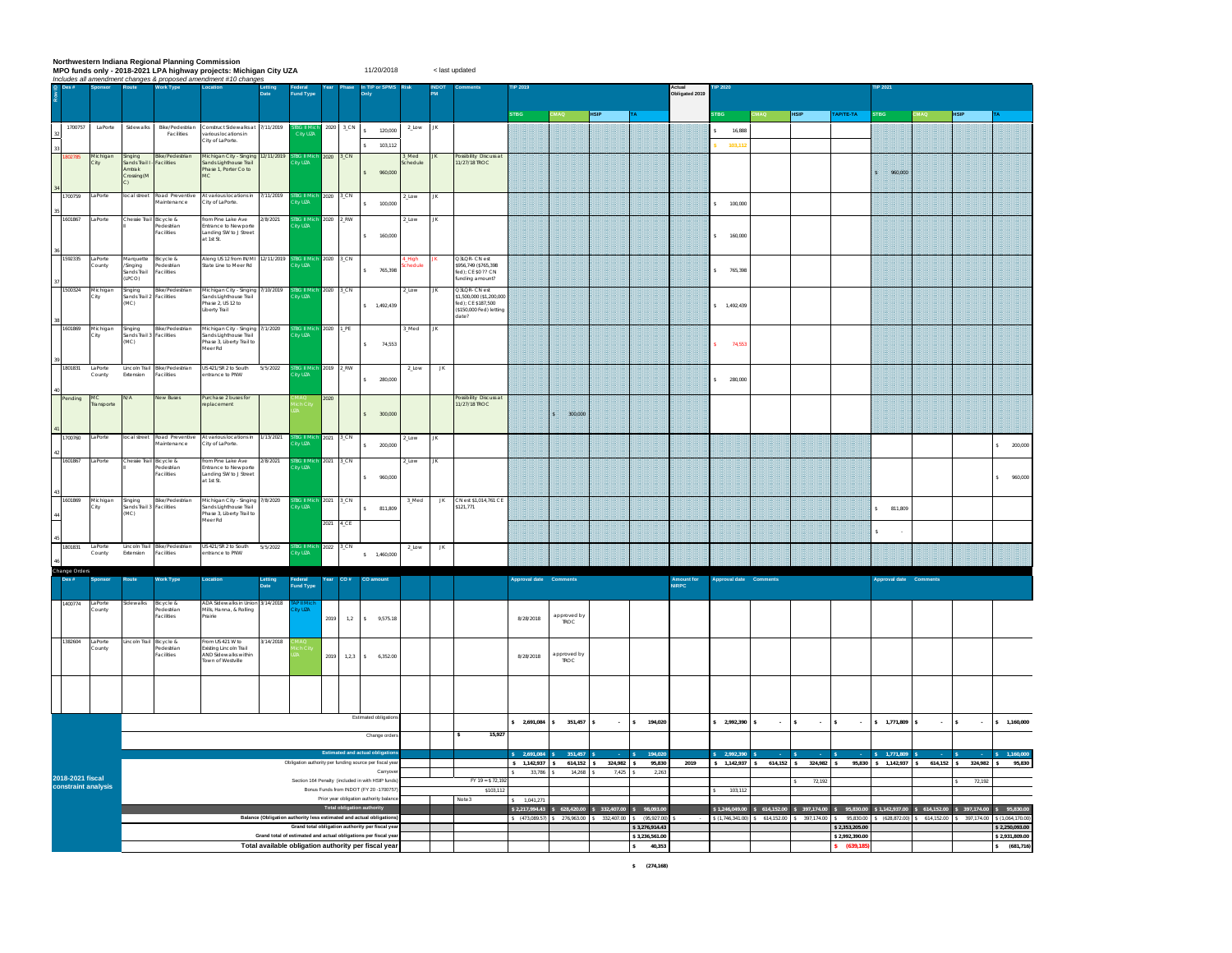| STBG<br><b>HSIP</b><br><b>STBG</b><br><b>MAC</b><br><b>HSIP</b><br><b>STBG</b><br><b>MAQ</b><br><b>HSIP</b><br>All sources<br>ГA.<br>18 Q3 - Sent letter to Marcia for these funds<br>18 Q3 - Sent letter to Marcia for these funds<br>Funding increased to \$19,056 on June 26,2018<br>County requesting an increase of \$4,920 (from \$30,740 fed to \$35,660 fed) TC \$44,575 (\$35,660 fed) and<br>nove to FY 19.<br>18 Q3 - Agreement with NICTD (passenger & freight) almost completed. Amtrak still aways off.<br>Confusion with language in agreements. INDOT is paying Amtrak to construct trail on their ROW; but<br>MC will own trail. MC needs to discuss project with all parties at same time to clear confusion.<br>unding increased \$126,000 on June 26,2018 to cover inflation.<br>18 Q3 - LaPorte wishes to move letting to 3/6/2019 from 12/12/2018. No other risk. \$126,750 is PYB monies<br>iee email string on 2/23. 18 Q4 - want to rescope and expand limits without adding to budget Move<br>etting to March 6, 2019.<br>18 Q3 - Month Risk: permits. Scope estimate - good. \$300,000 is PYB monies. See email string on 2/23.<br>18 Q3 - Need funding & time for ROW, (they may get \$\$ locally); May need to move to Q1 FY 20.<br>Funding increased to \$212,000 on June 26,2018. MOU finalized between LaPorte & INDOT Total costs<br>or $T$ items \$263,641.35<br>Funding increased to \$20,000 on June 26,2018<br>Funding increased to \$150,000 on June 26,2018<br>18 Q3 - Discuss further at TROC, but scope is flexible to fit funding. Project to be combined with 1700758<br>18 Q4 - Verify Letting<br><b>18 Q3</b> - Discuss further at TROC, but scope is flexible to fit funding. Project to be combined with 1700756.<br>Funding increased to \$260,000 on June 26,2018. 18 Q4 - Verify Letting<br>18 Q3 - Schedule, estimate scope OK STG3 10/11/18 | 2022 |  |  |  | TIP 2023 |  | 2024 |  | Post-2024 | Quarterly Notes / Comments |  |  |  |
|-------------------------------------------------------------------------------------------------------------------------------------------------------------------------------------------------------------------------------------------------------------------------------------------------------------------------------------------------------------------------------------------------------------------------------------------------------------------------------------------------------------------------------------------------------------------------------------------------------------------------------------------------------------------------------------------------------------------------------------------------------------------------------------------------------------------------------------------------------------------------------------------------------------------------------------------------------------------------------------------------------------------------------------------------------------------------------------------------------------------------------------------------------------------------------------------------------------------------------------------------------------------------------------------------------------------------------------------------------------------------------------------------------------------------------------------------------------------------------------------------------------------------------------------------------------------------------------------------------------------------------------------------------------------------------------------------------------------------------------------------------------------------------------------------------------------------------------------------------------------------------------------------|------|--|--|--|----------|--|------|--|-----------|----------------------------|--|--|--|
|                                                                                                                                                                                                                                                                                                                                                                                                                                                                                                                                                                                                                                                                                                                                                                                                                                                                                                                                                                                                                                                                                                                                                                                                                                                                                                                                                                                                                                                                                                                                                                                                                                                                                                                                                                                                                                                                                                 |      |  |  |  |          |  |      |  |           |                            |  |  |  |
|                                                                                                                                                                                                                                                                                                                                                                                                                                                                                                                                                                                                                                                                                                                                                                                                                                                                                                                                                                                                                                                                                                                                                                                                                                                                                                                                                                                                                                                                                                                                                                                                                                                                                                                                                                                                                                                                                                 |      |  |  |  |          |  |      |  |           |                            |  |  |  |
|                                                                                                                                                                                                                                                                                                                                                                                                                                                                                                                                                                                                                                                                                                                                                                                                                                                                                                                                                                                                                                                                                                                                                                                                                                                                                                                                                                                                                                                                                                                                                                                                                                                                                                                                                                                                                                                                                                 |      |  |  |  |          |  |      |  |           |                            |  |  |  |
|                                                                                                                                                                                                                                                                                                                                                                                                                                                                                                                                                                                                                                                                                                                                                                                                                                                                                                                                                                                                                                                                                                                                                                                                                                                                                                                                                                                                                                                                                                                                                                                                                                                                                                                                                                                                                                                                                                 |      |  |  |  |          |  |      |  |           |                            |  |  |  |
|                                                                                                                                                                                                                                                                                                                                                                                                                                                                                                                                                                                                                                                                                                                                                                                                                                                                                                                                                                                                                                                                                                                                                                                                                                                                                                                                                                                                                                                                                                                                                                                                                                                                                                                                                                                                                                                                                                 |      |  |  |  |          |  |      |  |           |                            |  |  |  |
|                                                                                                                                                                                                                                                                                                                                                                                                                                                                                                                                                                                                                                                                                                                                                                                                                                                                                                                                                                                                                                                                                                                                                                                                                                                                                                                                                                                                                                                                                                                                                                                                                                                                                                                                                                                                                                                                                                 |      |  |  |  |          |  |      |  |           |                            |  |  |  |
|                                                                                                                                                                                                                                                                                                                                                                                                                                                                                                                                                                                                                                                                                                                                                                                                                                                                                                                                                                                                                                                                                                                                                                                                                                                                                                                                                                                                                                                                                                                                                                                                                                                                                                                                                                                                                                                                                                 |      |  |  |  |          |  |      |  |           |                            |  |  |  |
|                                                                                                                                                                                                                                                                                                                                                                                                                                                                                                                                                                                                                                                                                                                                                                                                                                                                                                                                                                                                                                                                                                                                                                                                                                                                                                                                                                                                                                                                                                                                                                                                                                                                                                                                                                                                                                                                                                 |      |  |  |  |          |  |      |  |           |                            |  |  |  |
|                                                                                                                                                                                                                                                                                                                                                                                                                                                                                                                                                                                                                                                                                                                                                                                                                                                                                                                                                                                                                                                                                                                                                                                                                                                                                                                                                                                                                                                                                                                                                                                                                                                                                                                                                                                                                                                                                                 |      |  |  |  |          |  |      |  |           |                            |  |  |  |
|                                                                                                                                                                                                                                                                                                                                                                                                                                                                                                                                                                                                                                                                                                                                                                                                                                                                                                                                                                                                                                                                                                                                                                                                                                                                                                                                                                                                                                                                                                                                                                                                                                                                                                                                                                                                                                                                                                 |      |  |  |  |          |  |      |  |           |                            |  |  |  |
|                                                                                                                                                                                                                                                                                                                                                                                                                                                                                                                                                                                                                                                                                                                                                                                                                                                                                                                                                                                                                                                                                                                                                                                                                                                                                                                                                                                                                                                                                                                                                                                                                                                                                                                                                                                                                                                                                                 |      |  |  |  |          |  |      |  |           |                            |  |  |  |
|                                                                                                                                                                                                                                                                                                                                                                                                                                                                                                                                                                                                                                                                                                                                                                                                                                                                                                                                                                                                                                                                                                                                                                                                                                                                                                                                                                                                                                                                                                                                                                                                                                                                                                                                                                                                                                                                                                 |      |  |  |  |          |  |      |  |           |                            |  |  |  |
|                                                                                                                                                                                                                                                                                                                                                                                                                                                                                                                                                                                                                                                                                                                                                                                                                                                                                                                                                                                                                                                                                                                                                                                                                                                                                                                                                                                                                                                                                                                                                                                                                                                                                                                                                                                                                                                                                                 |      |  |  |  |          |  |      |  |           |                            |  |  |  |
|                                                                                                                                                                                                                                                                                                                                                                                                                                                                                                                                                                                                                                                                                                                                                                                                                                                                                                                                                                                                                                                                                                                                                                                                                                                                                                                                                                                                                                                                                                                                                                                                                                                                                                                                                                                                                                                                                                 |      |  |  |  |          |  |      |  |           |                            |  |  |  |
|                                                                                                                                                                                                                                                                                                                                                                                                                                                                                                                                                                                                                                                                                                                                                                                                                                                                                                                                                                                                                                                                                                                                                                                                                                                                                                                                                                                                                                                                                                                                                                                                                                                                                                                                                                                                                                                                                                 |      |  |  |  |          |  |      |  |           |                            |  |  |  |
|                                                                                                                                                                                                                                                                                                                                                                                                                                                                                                                                                                                                                                                                                                                                                                                                                                                                                                                                                                                                                                                                                                                                                                                                                                                                                                                                                                                                                                                                                                                                                                                                                                                                                                                                                                                                                                                                                                 |      |  |  |  |          |  |      |  |           |                            |  |  |  |
|                                                                                                                                                                                                                                                                                                                                                                                                                                                                                                                                                                                                                                                                                                                                                                                                                                                                                                                                                                                                                                                                                                                                                                                                                                                                                                                                                                                                                                                                                                                                                                                                                                                                                                                                                                                                                                                                                                 |      |  |  |  |          |  |      |  |           |                            |  |  |  |
|                                                                                                                                                                                                                                                                                                                                                                                                                                                                                                                                                                                                                                                                                                                                                                                                                                                                                                                                                                                                                                                                                                                                                                                                                                                                                                                                                                                                                                                                                                                                                                                                                                                                                                                                                                                                                                                                                                 |      |  |  |  |          |  |      |  |           |                            |  |  |  |
|                                                                                                                                                                                                                                                                                                                                                                                                                                                                                                                                                                                                                                                                                                                                                                                                                                                                                                                                                                                                                                                                                                                                                                                                                                                                                                                                                                                                                                                                                                                                                                                                                                                                                                                                                                                                                                                                                                 |      |  |  |  |          |  |      |  |           |                            |  |  |  |
|                                                                                                                                                                                                                                                                                                                                                                                                                                                                                                                                                                                                                                                                                                                                                                                                                                                                                                                                                                                                                                                                                                                                                                                                                                                                                                                                                                                                                                                                                                                                                                                                                                                                                                                                                                                                                                                                                                 |      |  |  |  |          |  |      |  |           |                            |  |  |  |
|                                                                                                                                                                                                                                                                                                                                                                                                                                                                                                                                                                                                                                                                                                                                                                                                                                                                                                                                                                                                                                                                                                                                                                                                                                                                                                                                                                                                                                                                                                                                                                                                                                                                                                                                                                                                                                                                                                 |      |  |  |  |          |  |      |  |           |                            |  |  |  |
|                                                                                                                                                                                                                                                                                                                                                                                                                                                                                                                                                                                                                                                                                                                                                                                                                                                                                                                                                                                                                                                                                                                                                                                                                                                                                                                                                                                                                                                                                                                                                                                                                                                                                                                                                                                                                                                                                                 |      |  |  |  |          |  |      |  |           |                            |  |  |  |
|                                                                                                                                                                                                                                                                                                                                                                                                                                                                                                                                                                                                                                                                                                                                                                                                                                                                                                                                                                                                                                                                                                                                                                                                                                                                                                                                                                                                                                                                                                                                                                                                                                                                                                                                                                                                                                                                                                 |      |  |  |  |          |  |      |  |           |                            |  |  |  |
|                                                                                                                                                                                                                                                                                                                                                                                                                                                                                                                                                                                                                                                                                                                                                                                                                                                                                                                                                                                                                                                                                                                                                                                                                                                                                                                                                                                                                                                                                                                                                                                                                                                                                                                                                                                                                                                                                                 |      |  |  |  |          |  |      |  |           |                            |  |  |  |
|                                                                                                                                                                                                                                                                                                                                                                                                                                                                                                                                                                                                                                                                                                                                                                                                                                                                                                                                                                                                                                                                                                                                                                                                                                                                                                                                                                                                                                                                                                                                                                                                                                                                                                                                                                                                                                                                                                 |      |  |  |  |          |  |      |  |           |                            |  |  |  |
|                                                                                                                                                                                                                                                                                                                                                                                                                                                                                                                                                                                                                                                                                                                                                                                                                                                                                                                                                                                                                                                                                                                                                                                                                                                                                                                                                                                                                                                                                                                                                                                                                                                                                                                                                                                                                                                                                                 |      |  |  |  |          |  |      |  |           |                            |  |  |  |
|                                                                                                                                                                                                                                                                                                                                                                                                                                                                                                                                                                                                                                                                                                                                                                                                                                                                                                                                                                                                                                                                                                                                                                                                                                                                                                                                                                                                                                                                                                                                                                                                                                                                                                                                                                                                                                                                                                 |      |  |  |  |          |  |      |  |           |                            |  |  |  |
|                                                                                                                                                                                                                                                                                                                                                                                                                                                                                                                                                                                                                                                                                                                                                                                                                                                                                                                                                                                                                                                                                                                                                                                                                                                                                                                                                                                                                                                                                                                                                                                                                                                                                                                                                                                                                                                                                                 |      |  |  |  |          |  |      |  |           |                            |  |  |  |
|                                                                                                                                                                                                                                                                                                                                                                                                                                                                                                                                                                                                                                                                                                                                                                                                                                                                                                                                                                                                                                                                                                                                                                                                                                                                                                                                                                                                                                                                                                                                                                                                                                                                                                                                                                                                                                                                                                 |      |  |  |  |          |  |      |  |           |                            |  |  |  |
|                                                                                                                                                                                                                                                                                                                                                                                                                                                                                                                                                                                                                                                                                                                                                                                                                                                                                                                                                                                                                                                                                                                                                                                                                                                                                                                                                                                                                                                                                                                                                                                                                                                                                                                                                                                                                                                                                                 |      |  |  |  |          |  |      |  |           |                            |  |  |  |
|                                                                                                                                                                                                                                                                                                                                                                                                                                                                                                                                                                                                                                                                                                                                                                                                                                                                                                                                                                                                                                                                                                                                                                                                                                                                                                                                                                                                                                                                                                                                                                                                                                                                                                                                                                                                                                                                                                 |      |  |  |  |          |  |      |  |           |                            |  |  |  |
|                                                                                                                                                                                                                                                                                                                                                                                                                                                                                                                                                                                                                                                                                                                                                                                                                                                                                                                                                                                                                                                                                                                                                                                                                                                                                                                                                                                                                                                                                                                                                                                                                                                                                                                                                                                                                                                                                                 |      |  |  |  |          |  |      |  |           |                            |  |  |  |
|                                                                                                                                                                                                                                                                                                                                                                                                                                                                                                                                                                                                                                                                                                                                                                                                                                                                                                                                                                                                                                                                                                                                                                                                                                                                                                                                                                                                                                                                                                                                                                                                                                                                                                                                                                                                                                                                                                 |      |  |  |  |          |  |      |  |           |                            |  |  |  |
|                                                                                                                                                                                                                                                                                                                                                                                                                                                                                                                                                                                                                                                                                                                                                                                                                                                                                                                                                                                                                                                                                                                                                                                                                                                                                                                                                                                                                                                                                                                                                                                                                                                                                                                                                                                                                                                                                                 |      |  |  |  |          |  |      |  |           |                            |  |  |  |
|                                                                                                                                                                                                                                                                                                                                                                                                                                                                                                                                                                                                                                                                                                                                                                                                                                                                                                                                                                                                                                                                                                                                                                                                                                                                                                                                                                                                                                                                                                                                                                                                                                                                                                                                                                                                                                                                                                 |      |  |  |  |          |  |      |  |           |                            |  |  |  |
|                                                                                                                                                                                                                                                                                                                                                                                                                                                                                                                                                                                                                                                                                                                                                                                                                                                                                                                                                                                                                                                                                                                                                                                                                                                                                                                                                                                                                                                                                                                                                                                                                                                                                                                                                                                                                                                                                                 |      |  |  |  |          |  |      |  |           |                            |  |  |  |
|                                                                                                                                                                                                                                                                                                                                                                                                                                                                                                                                                                                                                                                                                                                                                                                                                                                                                                                                                                                                                                                                                                                                                                                                                                                                                                                                                                                                                                                                                                                                                                                                                                                                                                                                                                                                                                                                                                 |      |  |  |  |          |  |      |  |           |                            |  |  |  |
|                                                                                                                                                                                                                                                                                                                                                                                                                                                                                                                                                                                                                                                                                                                                                                                                                                                                                                                                                                                                                                                                                                                                                                                                                                                                                                                                                                                                                                                                                                                                                                                                                                                                                                                                                                                                                                                                                                 |      |  |  |  |          |  |      |  |           |                            |  |  |  |
|                                                                                                                                                                                                                                                                                                                                                                                                                                                                                                                                                                                                                                                                                                                                                                                                                                                                                                                                                                                                                                                                                                                                                                                                                                                                                                                                                                                                                                                                                                                                                                                                                                                                                                                                                                                                                                                                                                 |      |  |  |  |          |  |      |  |           |                            |  |  |  |
|                                                                                                                                                                                                                                                                                                                                                                                                                                                                                                                                                                                                                                                                                                                                                                                                                                                                                                                                                                                                                                                                                                                                                                                                                                                                                                                                                                                                                                                                                                                                                                                                                                                                                                                                                                                                                                                                                                 |      |  |  |  |          |  |      |  |           |                            |  |  |  |
|                                                                                                                                                                                                                                                                                                                                                                                                                                                                                                                                                                                                                                                                                                                                                                                                                                                                                                                                                                                                                                                                                                                                                                                                                                                                                                                                                                                                                                                                                                                                                                                                                                                                                                                                                                                                                                                                                                 |      |  |  |  |          |  |      |  |           |                            |  |  |  |
|                                                                                                                                                                                                                                                                                                                                                                                                                                                                                                                                                                                                                                                                                                                                                                                                                                                                                                                                                                                                                                                                                                                                                                                                                                                                                                                                                                                                                                                                                                                                                                                                                                                                                                                                                                                                                                                                                                 |      |  |  |  |          |  |      |  |           |                            |  |  |  |
|                                                                                                                                                                                                                                                                                                                                                                                                                                                                                                                                                                                                                                                                                                                                                                                                                                                                                                                                                                                                                                                                                                                                                                                                                                                                                                                                                                                                                                                                                                                                                                                                                                                                                                                                                                                                                                                                                                 |      |  |  |  |          |  |      |  |           |                            |  |  |  |
|                                                                                                                                                                                                                                                                                                                                                                                                                                                                                                                                                                                                                                                                                                                                                                                                                                                                                                                                                                                                                                                                                                                                                                                                                                                                                                                                                                                                                                                                                                                                                                                                                                                                                                                                                                                                                                                                                                 |      |  |  |  |          |  |      |  |           |                            |  |  |  |
|                                                                                                                                                                                                                                                                                                                                                                                                                                                                                                                                                                                                                                                                                                                                                                                                                                                                                                                                                                                                                                                                                                                                                                                                                                                                                                                                                                                                                                                                                                                                                                                                                                                                                                                                                                                                                                                                                                 |      |  |  |  |          |  |      |  |           |                            |  |  |  |
|                                                                                                                                                                                                                                                                                                                                                                                                                                                                                                                                                                                                                                                                                                                                                                                                                                                                                                                                                                                                                                                                                                                                                                                                                                                                                                                                                                                                                                                                                                                                                                                                                                                                                                                                                                                                                                                                                                 |      |  |  |  |          |  |      |  |           |                            |  |  |  |
|                                                                                                                                                                                                                                                                                                                                                                                                                                                                                                                                                                                                                                                                                                                                                                                                                                                                                                                                                                                                                                                                                                                                                                                                                                                                                                                                                                                                                                                                                                                                                                                                                                                                                                                                                                                                                                                                                                 |      |  |  |  |          |  |      |  |           |                            |  |  |  |
|                                                                                                                                                                                                                                                                                                                                                                                                                                                                                                                                                                                                                                                                                                                                                                                                                                                                                                                                                                                                                                                                                                                                                                                                                                                                                                                                                                                                                                                                                                                                                                                                                                                                                                                                                                                                                                                                                                 |      |  |  |  |          |  |      |  |           |                            |  |  |  |
|                                                                                                                                                                                                                                                                                                                                                                                                                                                                                                                                                                                                                                                                                                                                                                                                                                                                                                                                                                                                                                                                                                                                                                                                                                                                                                                                                                                                                                                                                                                                                                                                                                                                                                                                                                                                                                                                                                 |      |  |  |  |          |  |      |  |           |                            |  |  |  |
|                                                                                                                                                                                                                                                                                                                                                                                                                                                                                                                                                                                                                                                                                                                                                                                                                                                                                                                                                                                                                                                                                                                                                                                                                                                                                                                                                                                                                                                                                                                                                                                                                                                                                                                                                                                                                                                                                                 |      |  |  |  |          |  |      |  |           |                            |  |  |  |
|                                                                                                                                                                                                                                                                                                                                                                                                                                                                                                                                                                                                                                                                                                                                                                                                                                                                                                                                                                                                                                                                                                                                                                                                                                                                                                                                                                                                                                                                                                                                                                                                                                                                                                                                                                                                                                                                                                 |      |  |  |  |          |  |      |  |           |                            |  |  |  |
|                                                                                                                                                                                                                                                                                                                                                                                                                                                                                                                                                                                                                                                                                                                                                                                                                                                                                                                                                                                                                                                                                                                                                                                                                                                                                                                                                                                                                                                                                                                                                                                                                                                                                                                                                                                                                                                                                                 |      |  |  |  |          |  |      |  |           |                            |  |  |  |